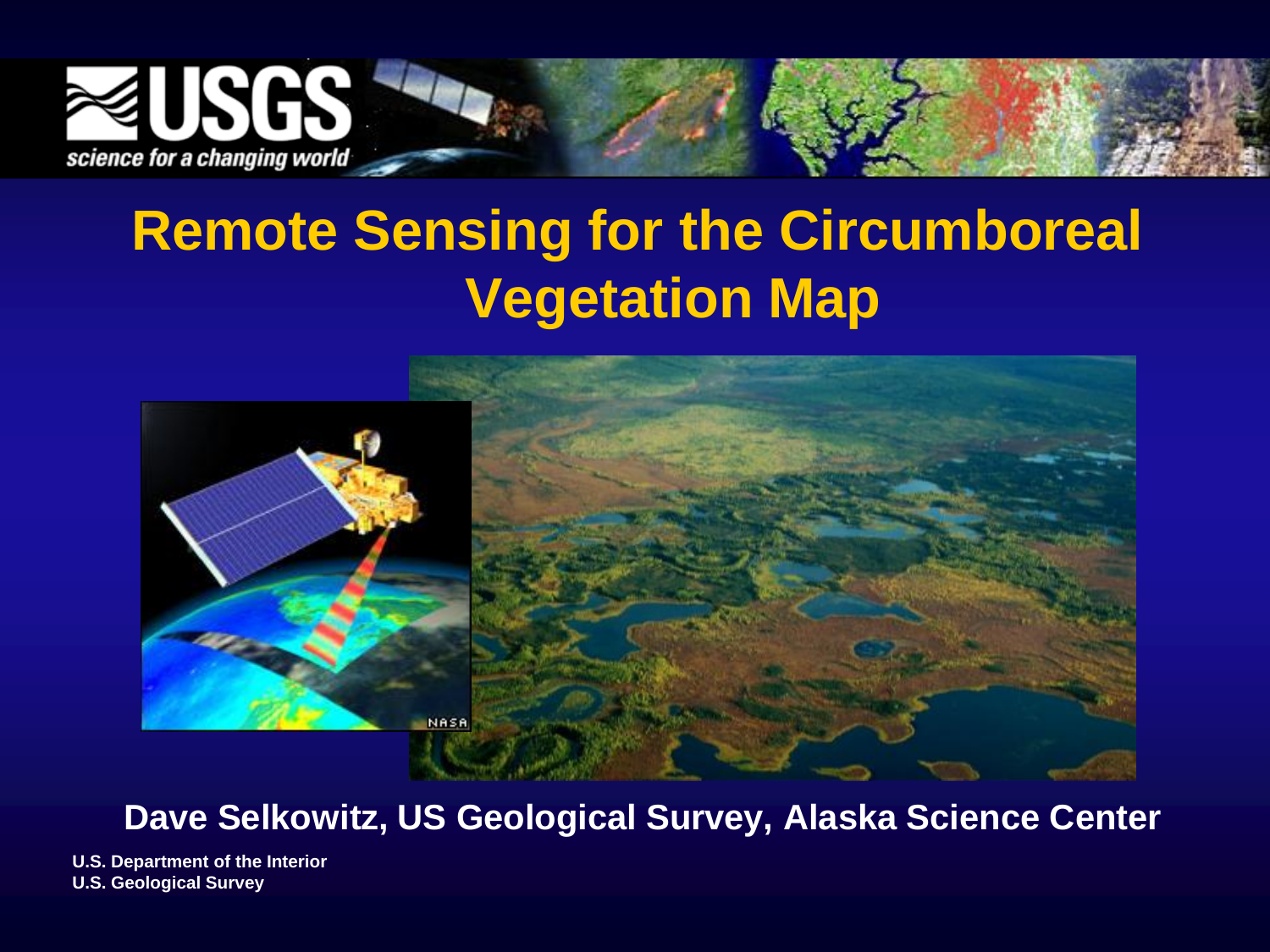### **Presentation Overview**

- **Role of remote sensing in large area vegetation mapping projects**
- **MODIS Overview**
- **Canadian Center for Remote Sensing (CCRS) MODIS Products**
- **Additional MODIS products**
- **Additional remote sensing resources**



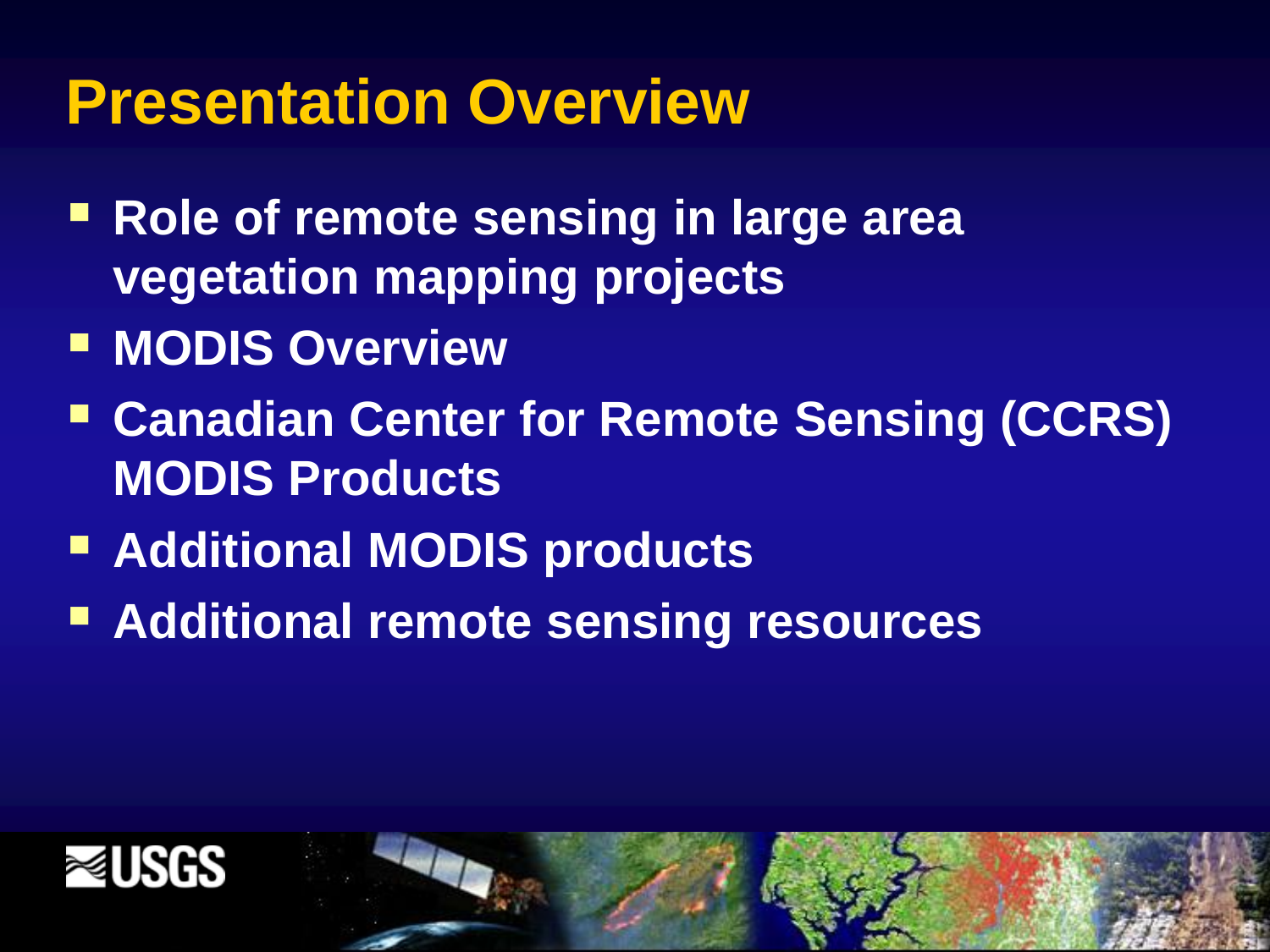### **Role of Remote Sensing**

- **Remote sensing is crucial for large area vegetation mapping projects such as the Circumpolar Arctic Vegetation Map and the Circumboreal Vegetation Map**
- **Mappers have two tasks:** 
	- **Example 1 Identify distinct units (polygons)**
	- **Provide descriptive labels for these units**
- **Remote sensing provides images that allow both of these tasks to be performed**



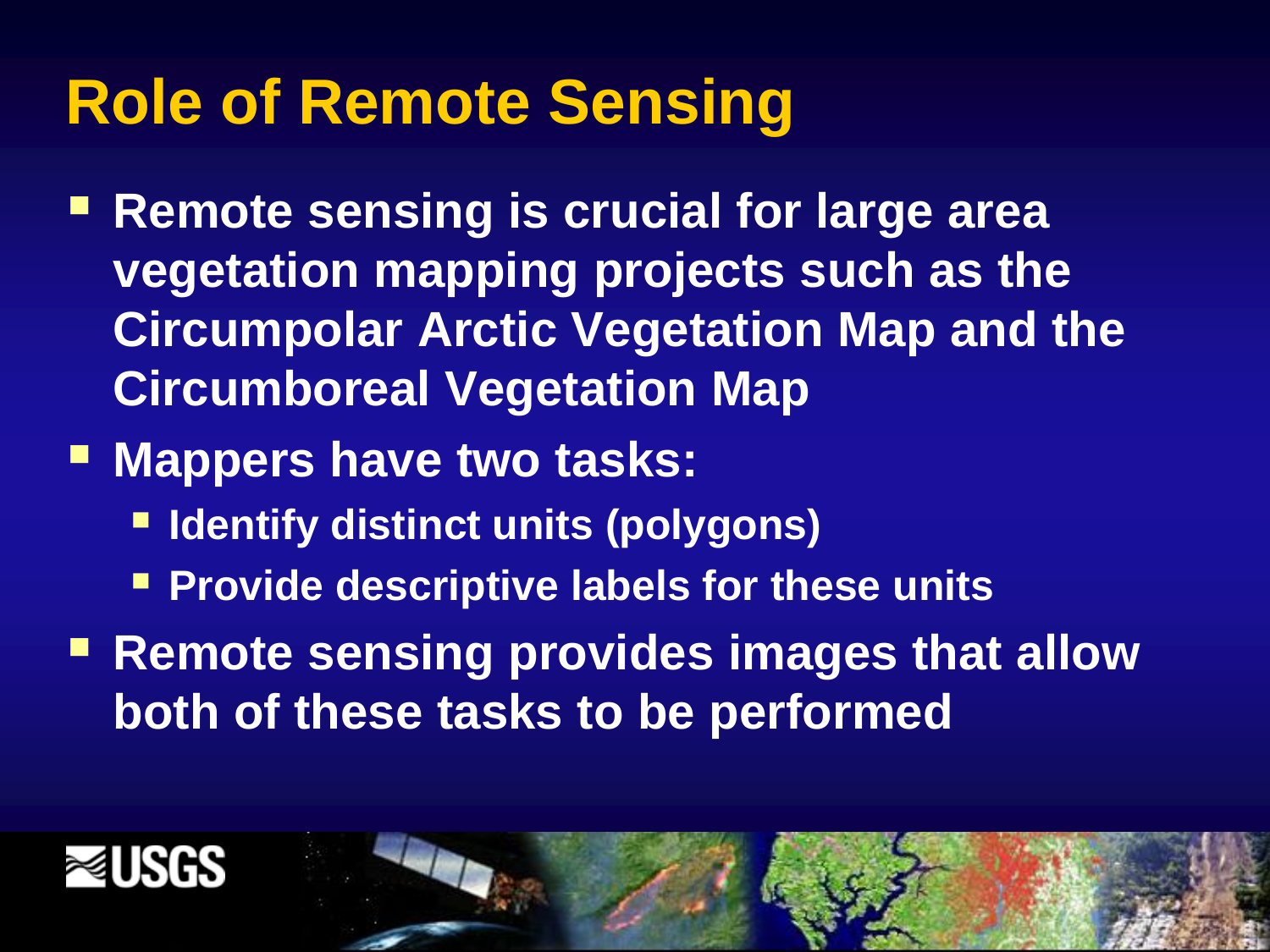# **Role of Remote Sensing for the Circumpolar Arctic Vegetation Map**

- **AVHRR imagery was used for the CAVM base map**
	- **3 spectral bands**
	- **1000 meter spatial resolution**





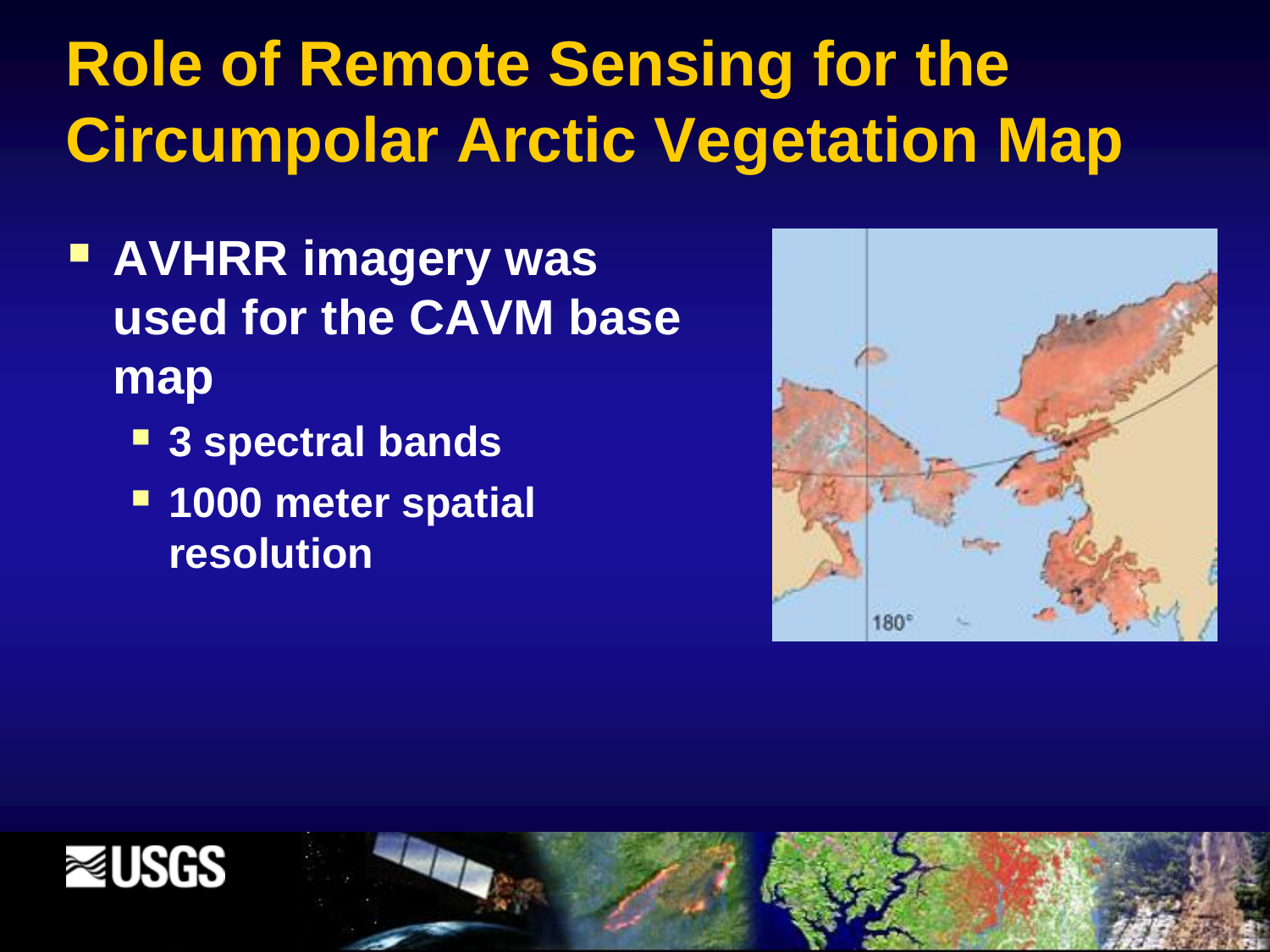### **MODIS for the CBVM**

- **MODIS is similar to but superior to AVHRR**
- **MODIS provides the best combination of coverage (daily), spatial resolution (250-500 m), spectral bands (7 bands useful for land mapping), and access (free and available to everyone)**





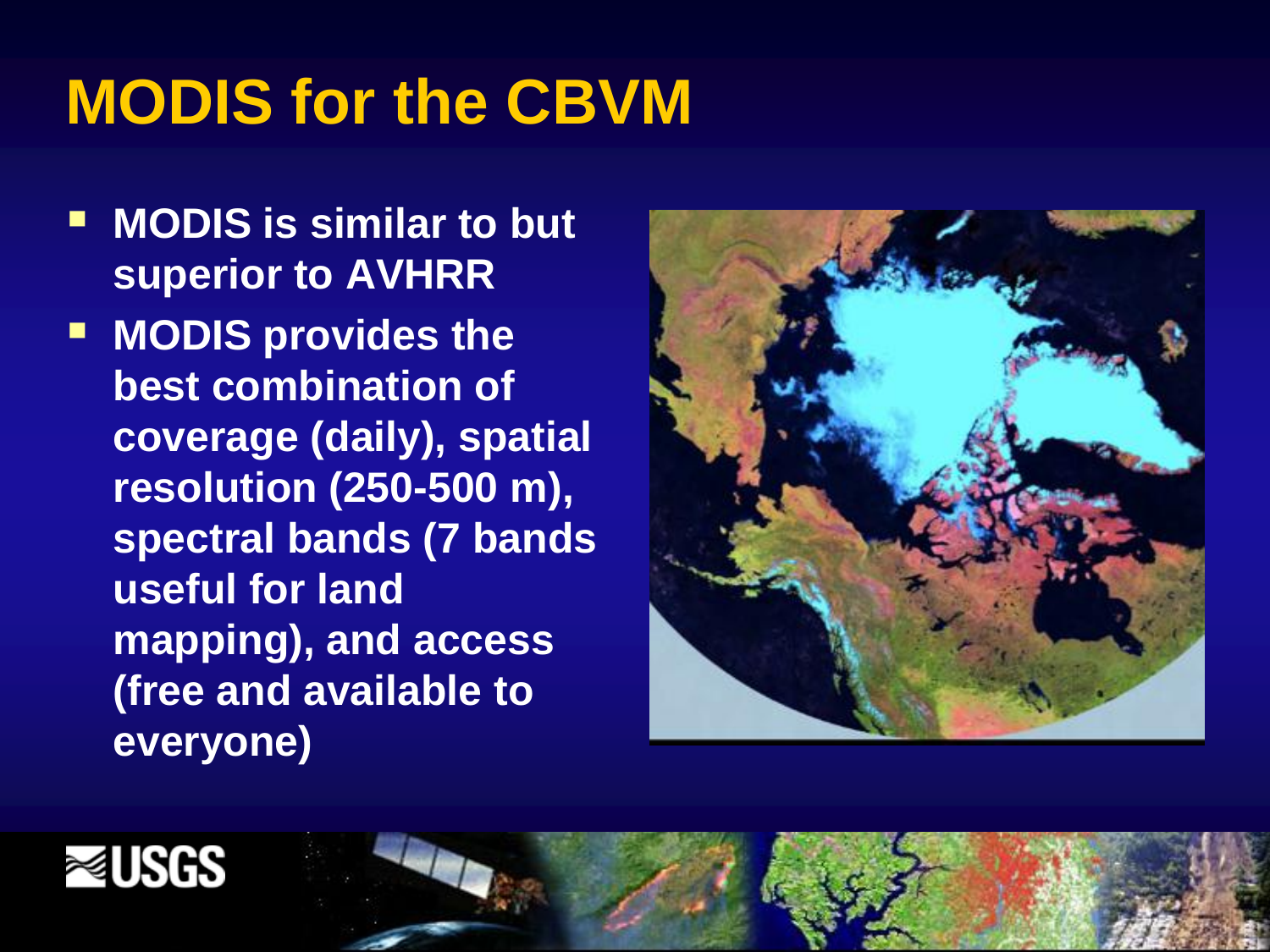# **MODIS Overview**

- **MODIS: the Moderate Resolution Imaging Spectroradiometer**
- **Part of NASA's Earth Observing System**
- **Onboard both the Terra and Aqua spacecraft**
	- **Terra launched December 18, 1999**
	- **Aqua launched May 4, 2002**







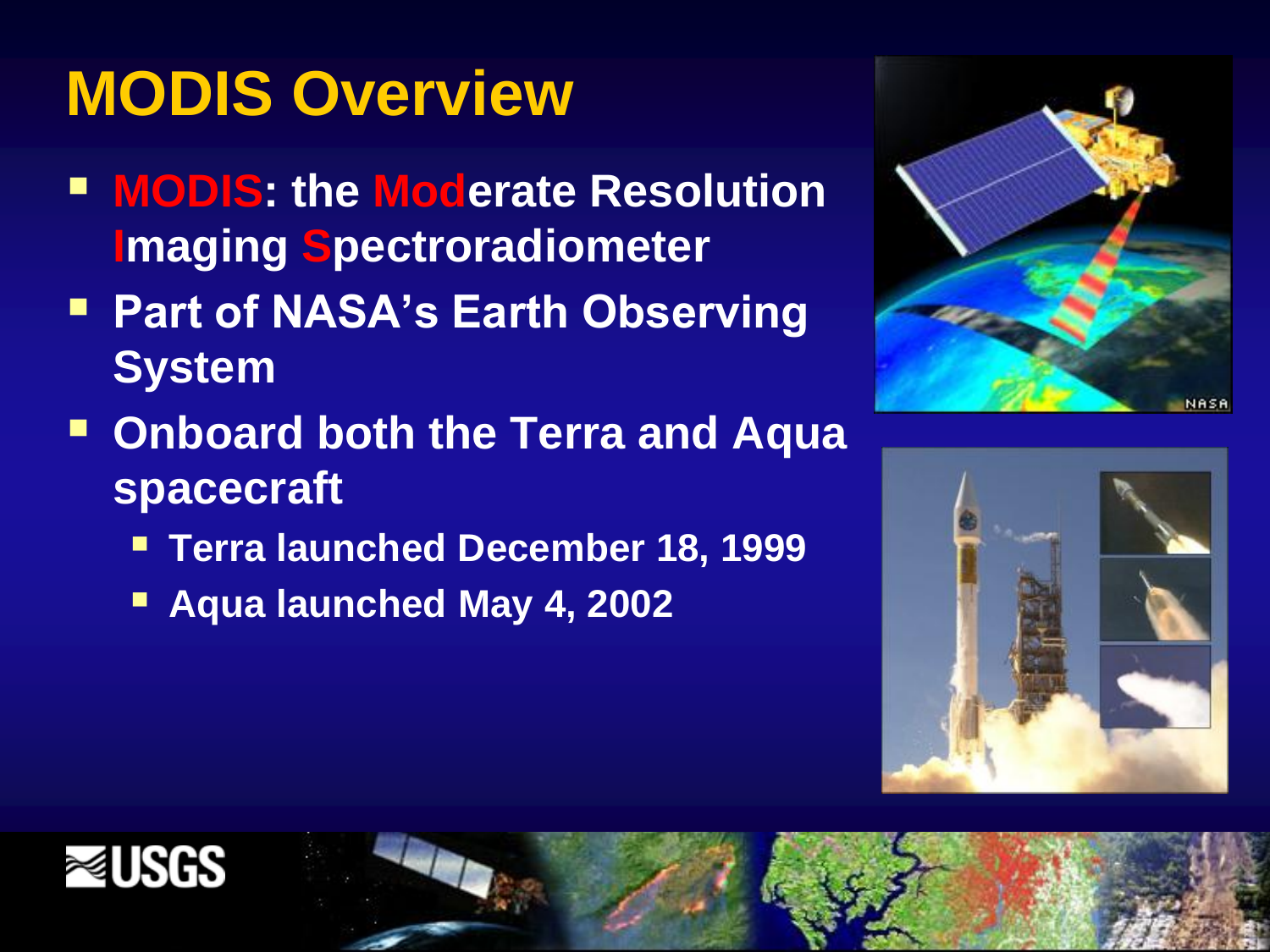### **MODIS Overview: Spectral Bands**





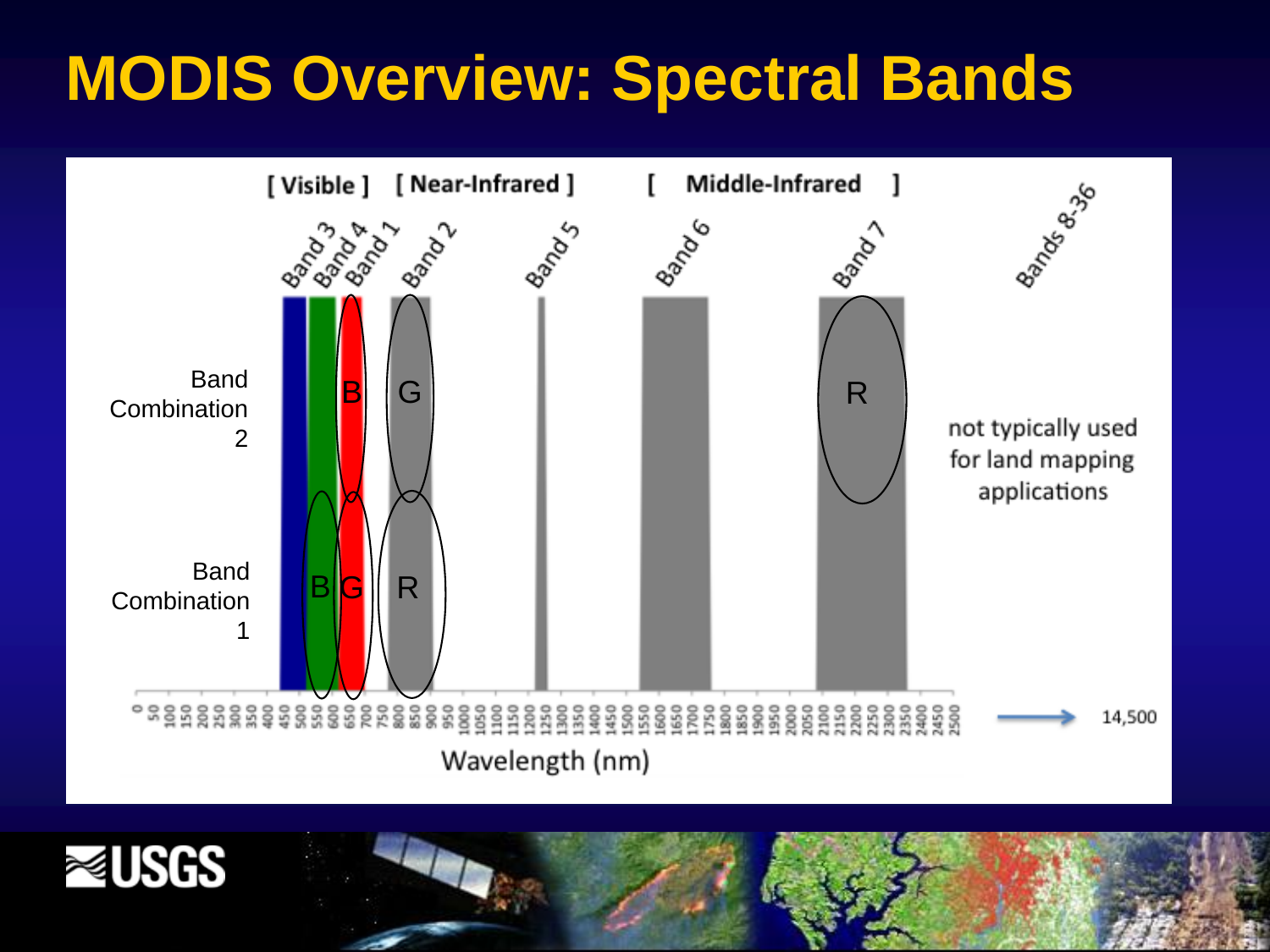### **MODIS Overview: Spatial Resolution**

- **Bands 1 (red) and 2 (NIR) at 250 m**
- **Bands 3-7 at 500 m**
- **E** CCRS MODIS **product resamples all bands to 250 m spatial resolution**

| MODIS ocean and atmosphere bands 8-36, 1 km) |
|----------------------------------------------|
|                                              |
|                                              |
|                                              |
|                                              |
|                                              |
|                                              |
| MODIS land bands 3-7                         |
| (500 m)                                      |
| <b>MODIS</b>                                 |
| land bands<br>$1-2$ (500 m)                  |
|                                              |



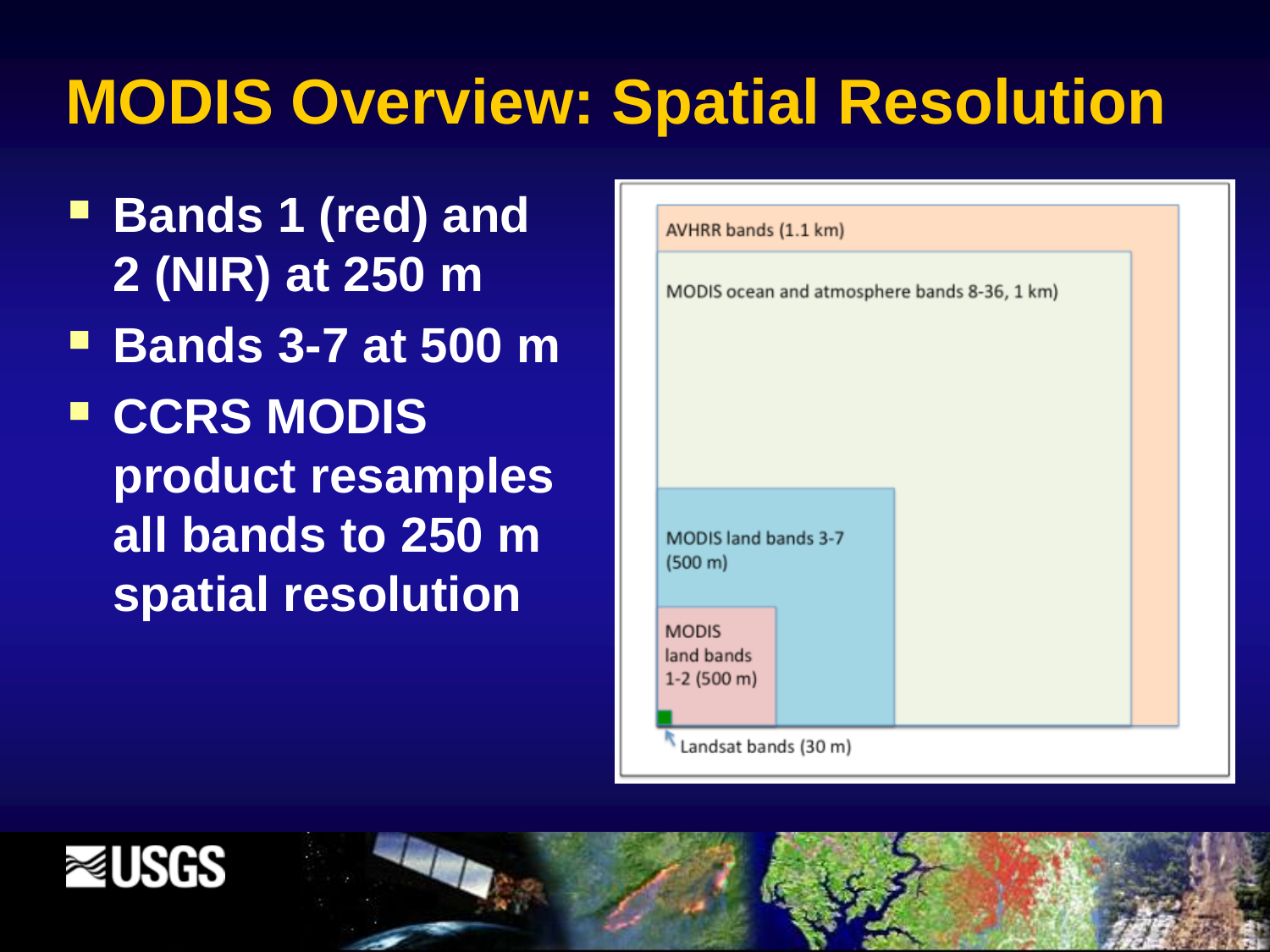### **MODIS Imaging and Processing Chain**

![](_page_8_Picture_1.jpeg)

(Terra)

![](_page_8_Picture_2.jpeg)

- **Terra and Aqua continuously imaging**
- **P** Data transmission to White **Sands Ground Terminal**
- **Transmission to Goddard Space Flight Center, home of MODAPs**

![](_page_8_Picture_6.jpeg)

White Sands Ground Terminal, New Mexico

![](_page_8_Picture_8.jpeg)

Goddard Space Flight Center Maryland

![](_page_8_Picture_10.jpeg)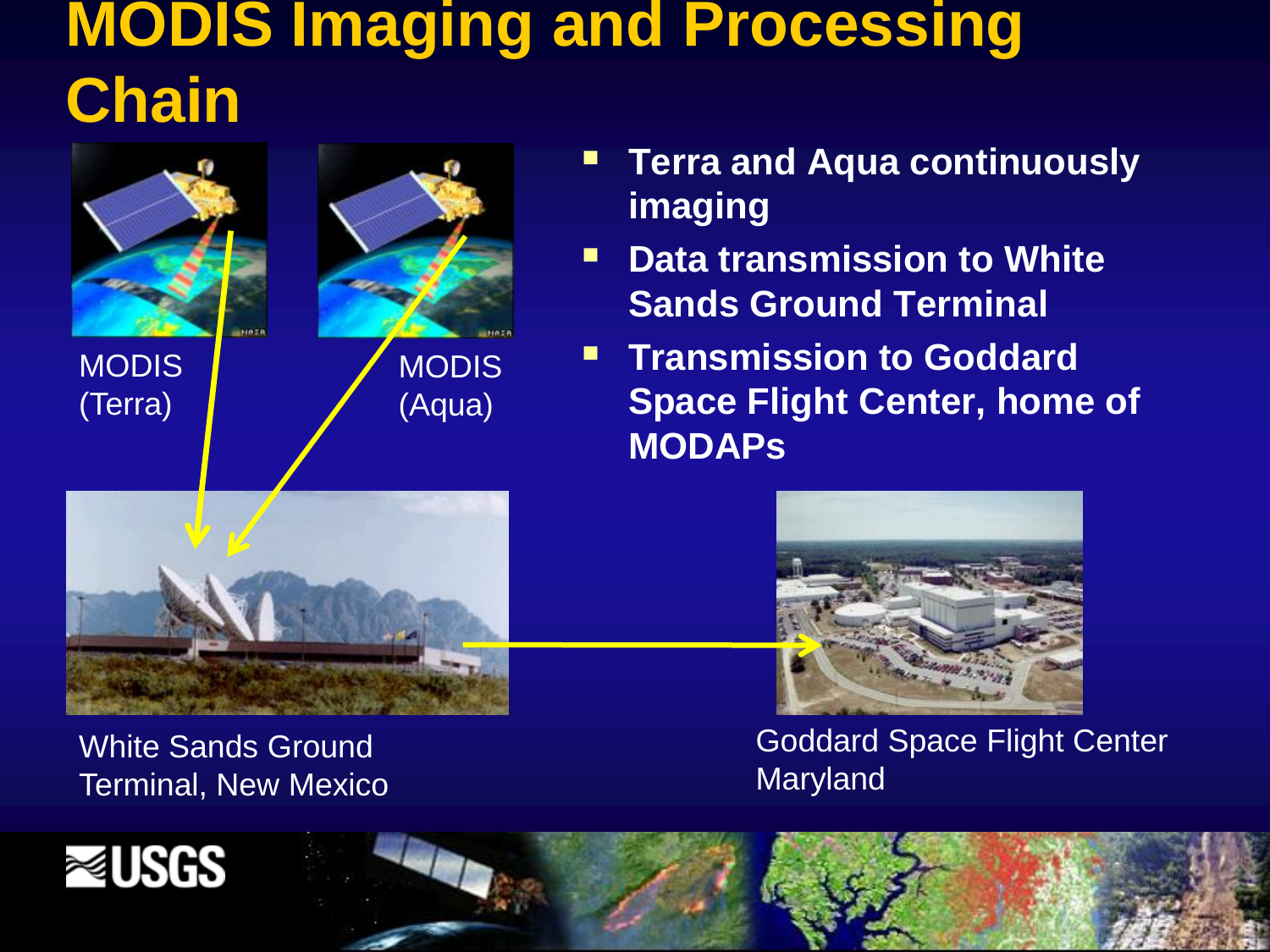### **Overview of MODIS Swath Data**

- **Calibrated radiance data available in swath format (level 1B)**
- **No atmospheric correction, cloud masking, compositing, or additional processing**
- **Original image geometry preserved**
- **best representation of "what the sensor sees" for a given overpass**
- **Forms the input for almost all other MODIS products (NASA or other)**

![](_page_9_Picture_6.jpeg)

![](_page_9_Picture_7.jpeg)

![](_page_9_Picture_8.jpeg)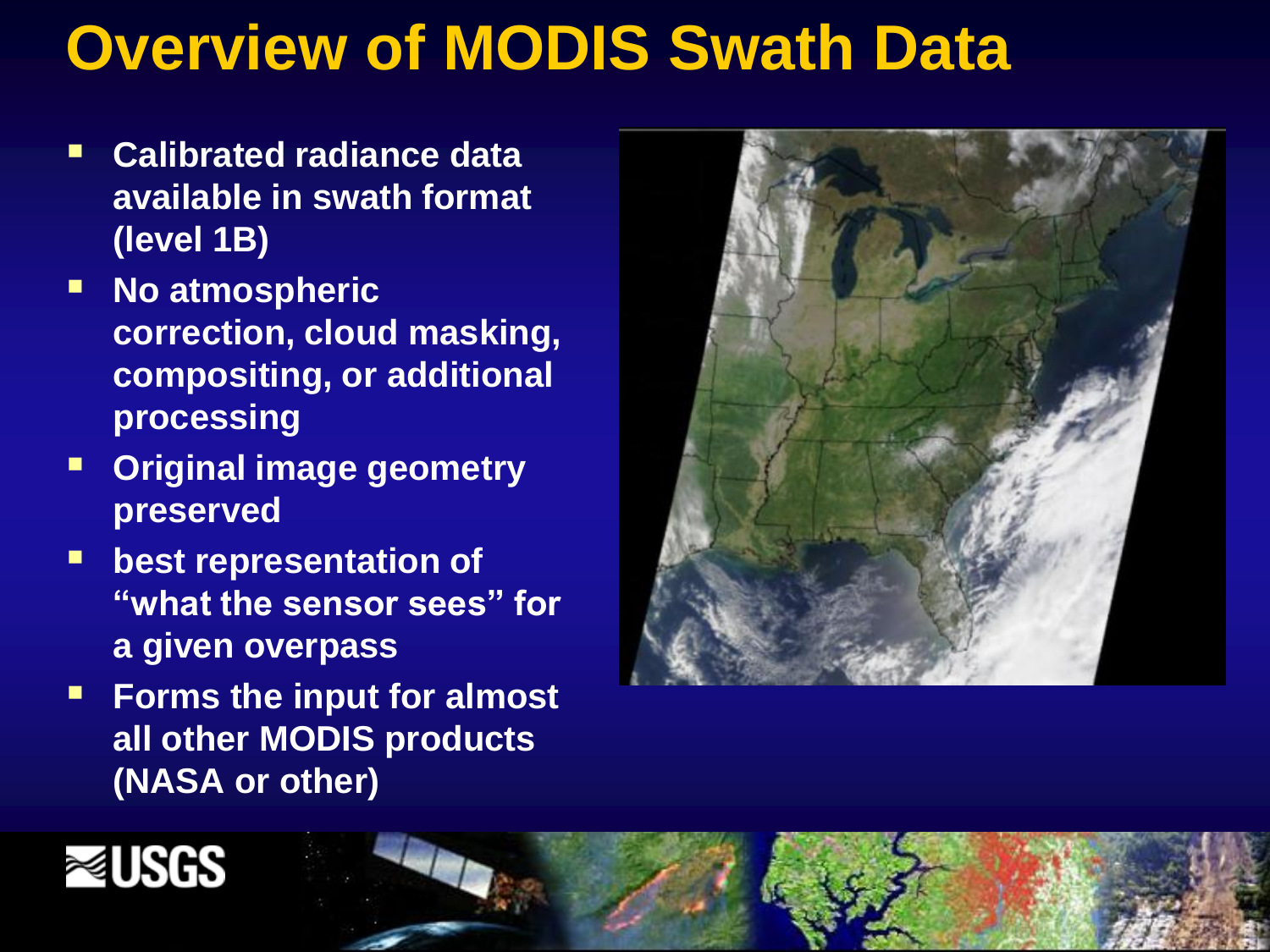### **MODIS Overview: Gridding Process**

- **Comprehensive, cloud-free MODIS coverage requires additional processing steps**
- **F** Swath data are the input to these processes
- **NASA's standard higher level MODIS products, including daily surface reflectance, are mapped to the Sinusoidal grid**
- **NASA MODIS gridding process introduces image geometric distortion**
- **F** Geometric distortion appears to be more **significant at higher latitudes and further away from the Prime Meridian**

![](_page_10_Picture_6.jpeg)

![](_page_10_Picture_7.jpeg)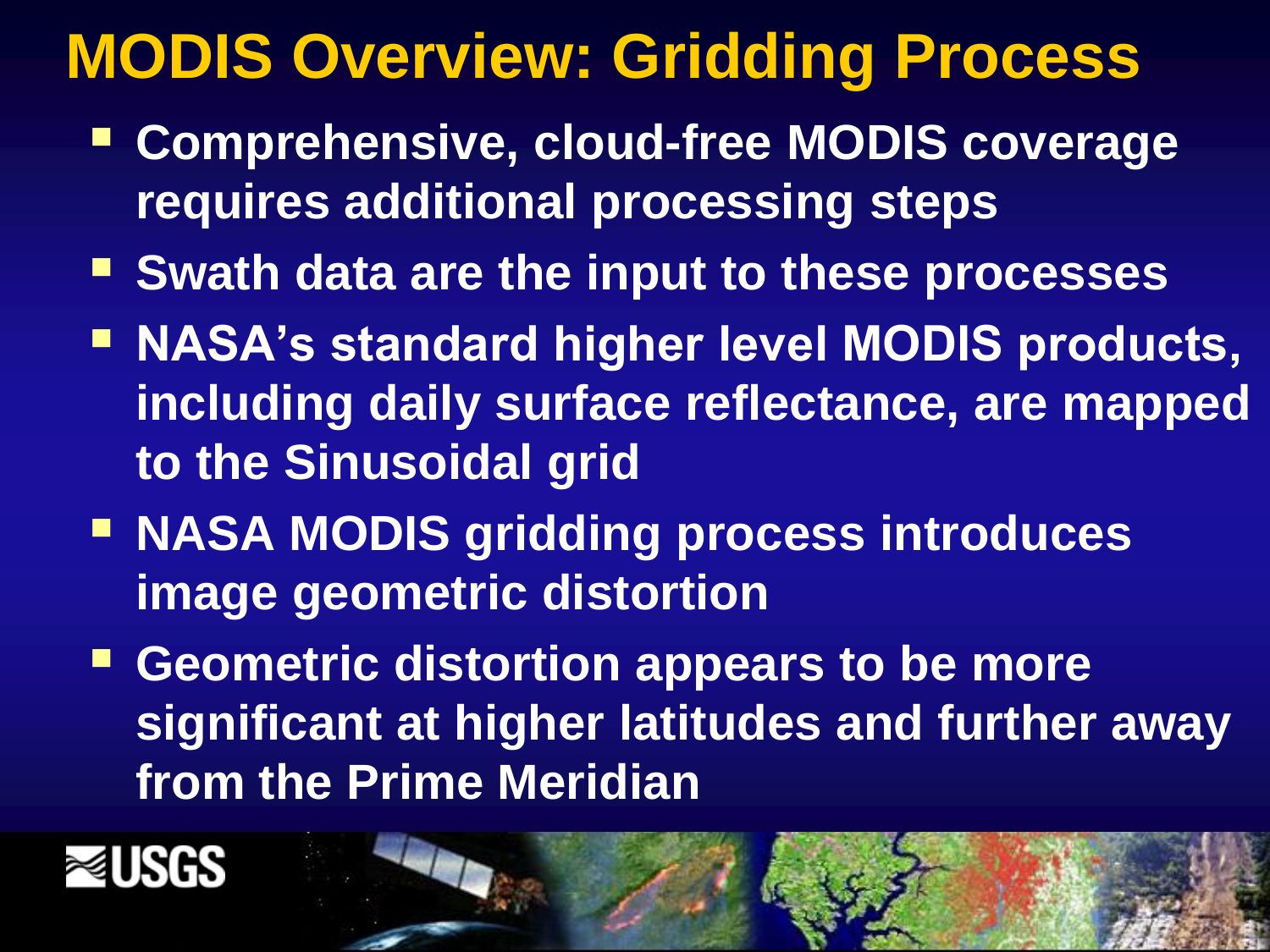### **CCRS MODIS Product**

 **Developed by Alex Trishchenko, Canadian Centre for Remote Sensing**

![](_page_11_Picture_2.jpeg)

- **Available for (almost) the entire circumboreal region**
- **10 day composite period for entire MODIS period of record**
- **Cloud free mosaics available for late summer 2000-2008**
- **Uses adaptive regression and normalization image fusion technique to make all bands available at 250 m resolution**

![](_page_11_Picture_7.jpeg)

![](_page_11_Picture_8.jpeg)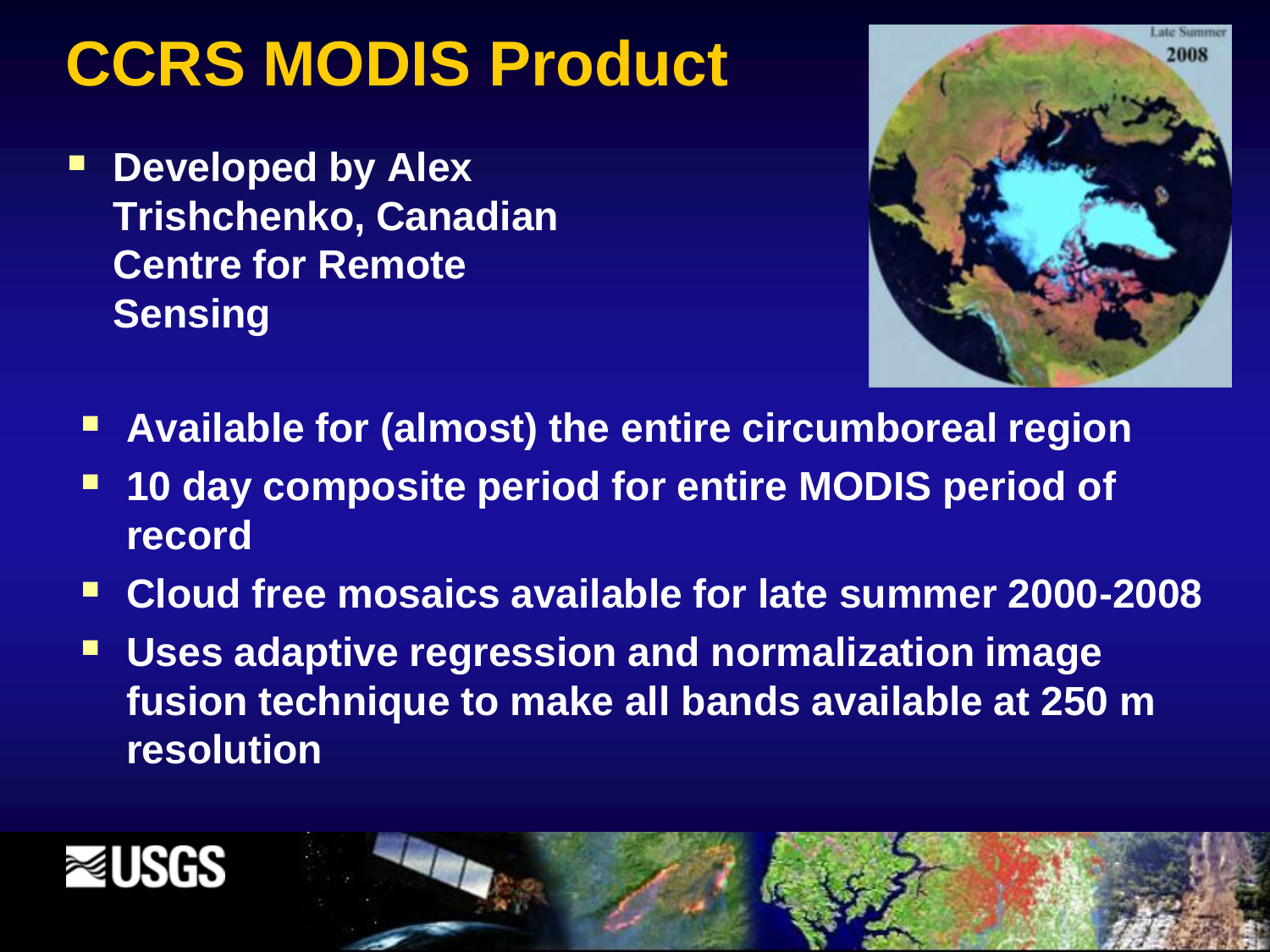### **Advantage of CCRS MODIS Product**

![](_page_12_Picture_1.jpeg)

Standard MODIS (NASA) CCRS MODIS

![](_page_12_Picture_3.jpeg)

- **E** Minimal geometric distortion
- **Improved handling of clouds**
- **Higher spatial resolution (for bands 3-7)**

![](_page_12_Picture_8.jpeg)

![](_page_12_Picture_9.jpeg)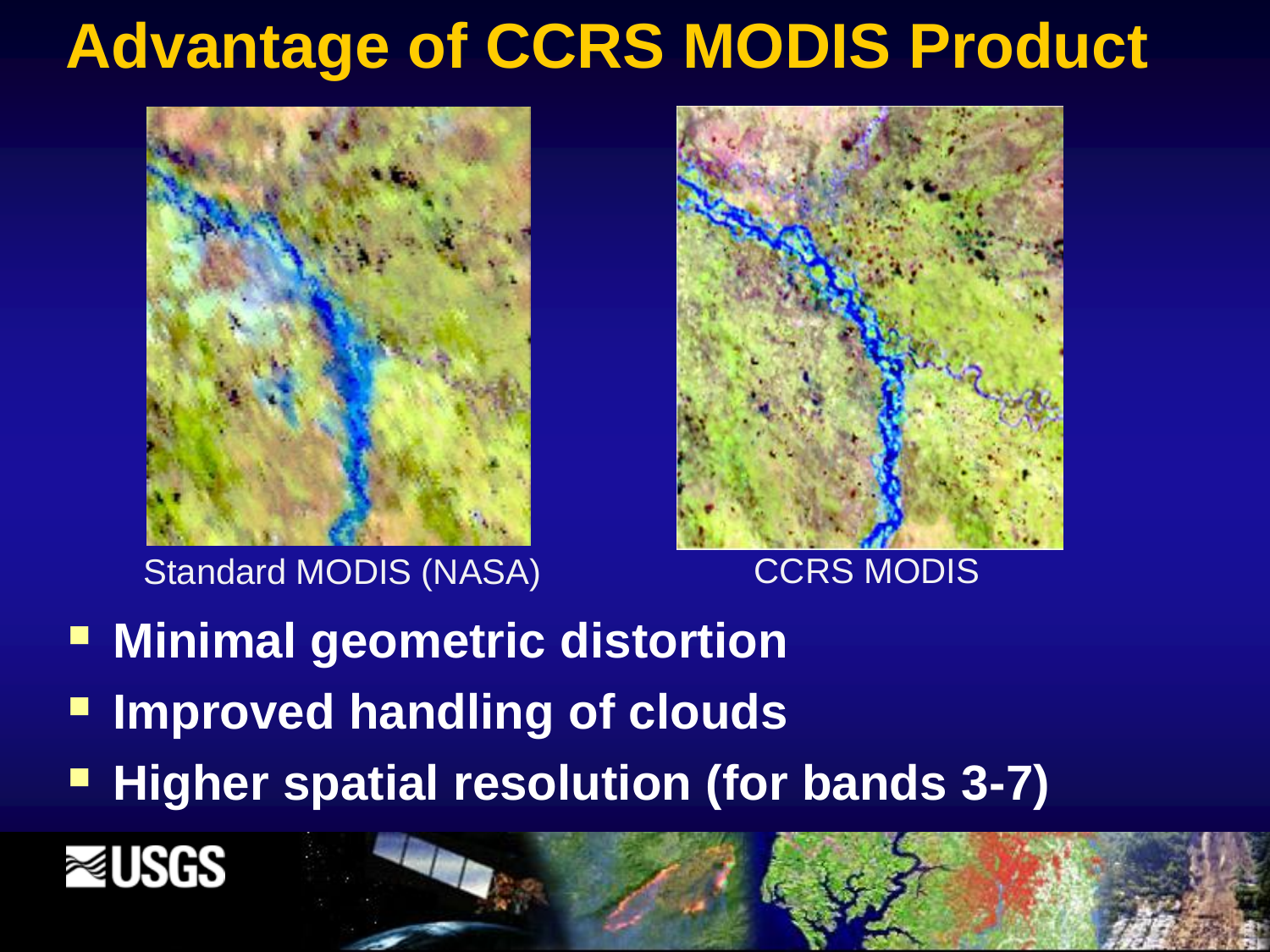### **Additional Considerations**

### **Band compositing**

- **Paper base maps produced to date use a standard NIR-red-green (2-1-4 for MODIS) band composite**
- **Digital files provided to mappers allow for viewing of additional band composites, (e.g. IR-NIR-red 7- 2-1), depending on the preferences of the group or individual**

### **Missing areas**

- **A small area within southeast Russia's boreal zone is not included in CCRS arctic mosaic**
- **Plan is to extend the mosaic to include this area using MODIS swath data**

![](_page_13_Picture_7.jpeg)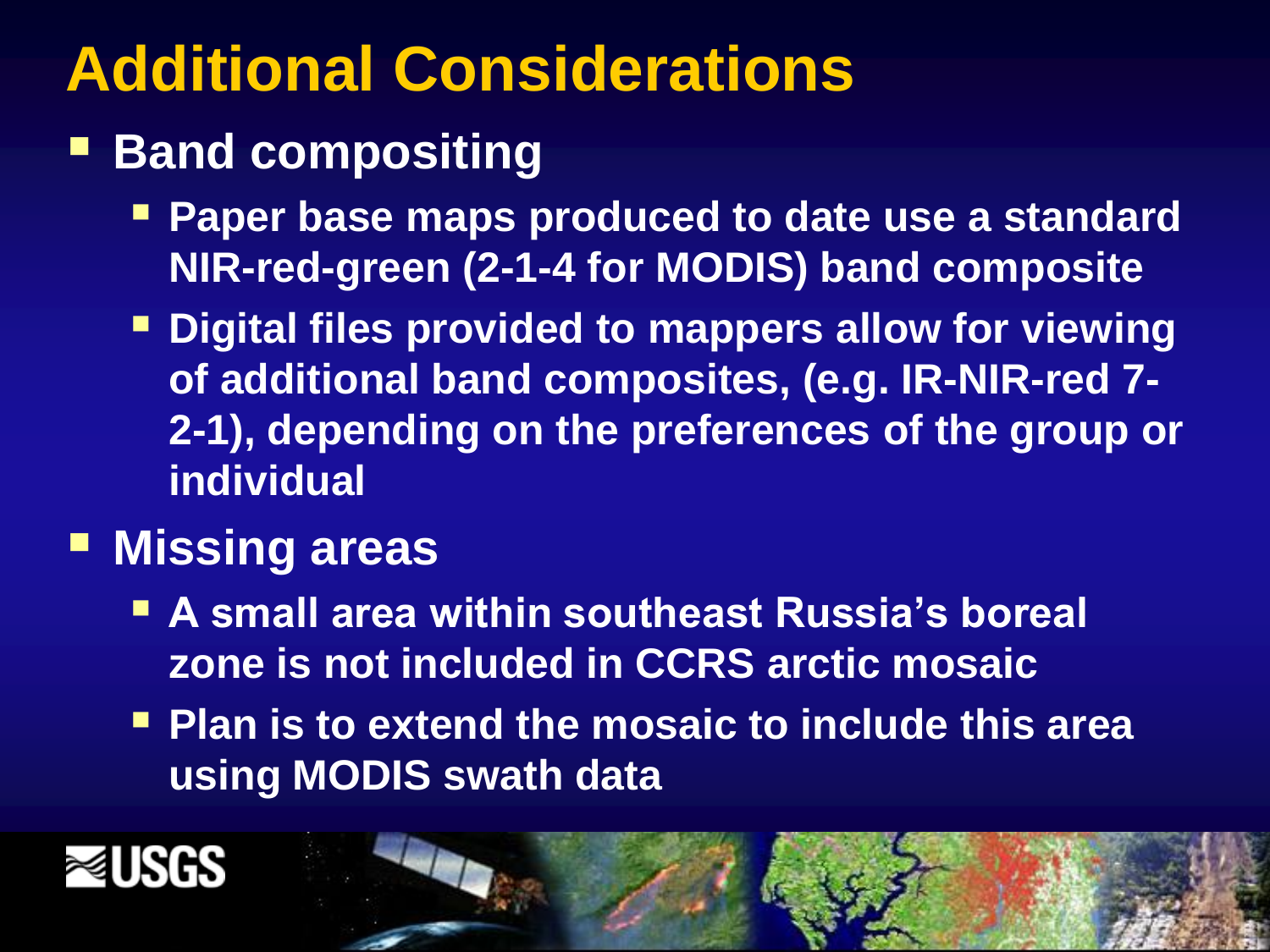### **Additional Uses for MODIS Data**

- **Bioclimatic zones are a key element of the map classification hierarchy**
- **Delineation of these zones will require multiple input layers**
- **Most bioclimatology input layers derived from interpolated weather station data**
- **MODIS has the potential to provide additional input layers that could shed light on certain key aspects of boreal zone bioclimatology**
- **All MODIS-derived bioclimatology maps would be based on the period 2000-2010**

![](_page_14_Picture_6.jpeg)

![](_page_14_Picture_7.jpeg)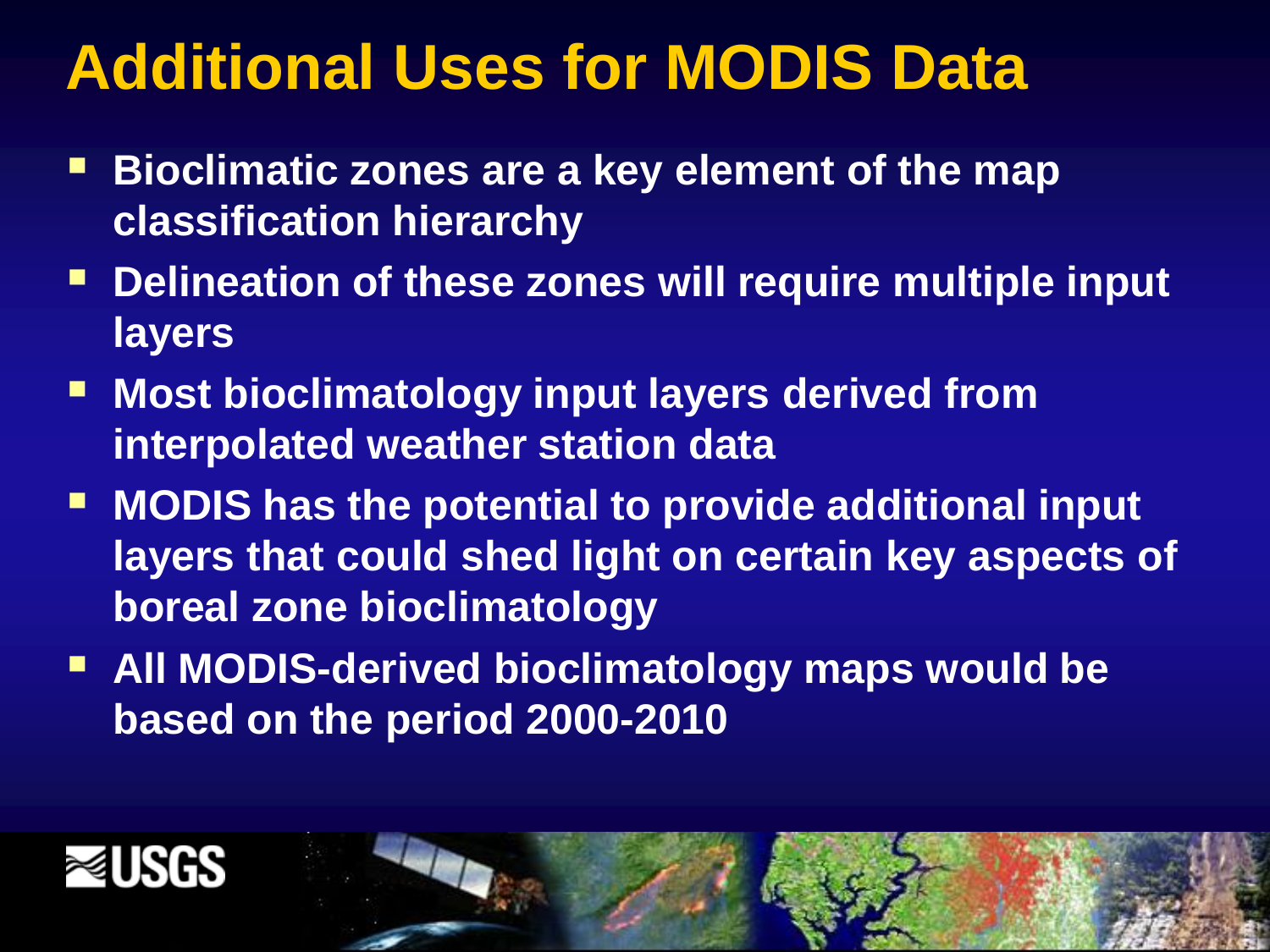### **MODIS Derived Bioclimatology: Mean Snow Cover Duration**

- **Existing MODIS products would allow for derivation of days with snow cover, first snow cover day and first snow free day**
- **Fairly straightforward to derive, but would require extensive image processing (~ 180,000 MODIS tile input images)**

![](_page_15_Figure_3.jpeg)

![](_page_15_Picture_4.jpeg)

![](_page_15_Picture_5.jpeg)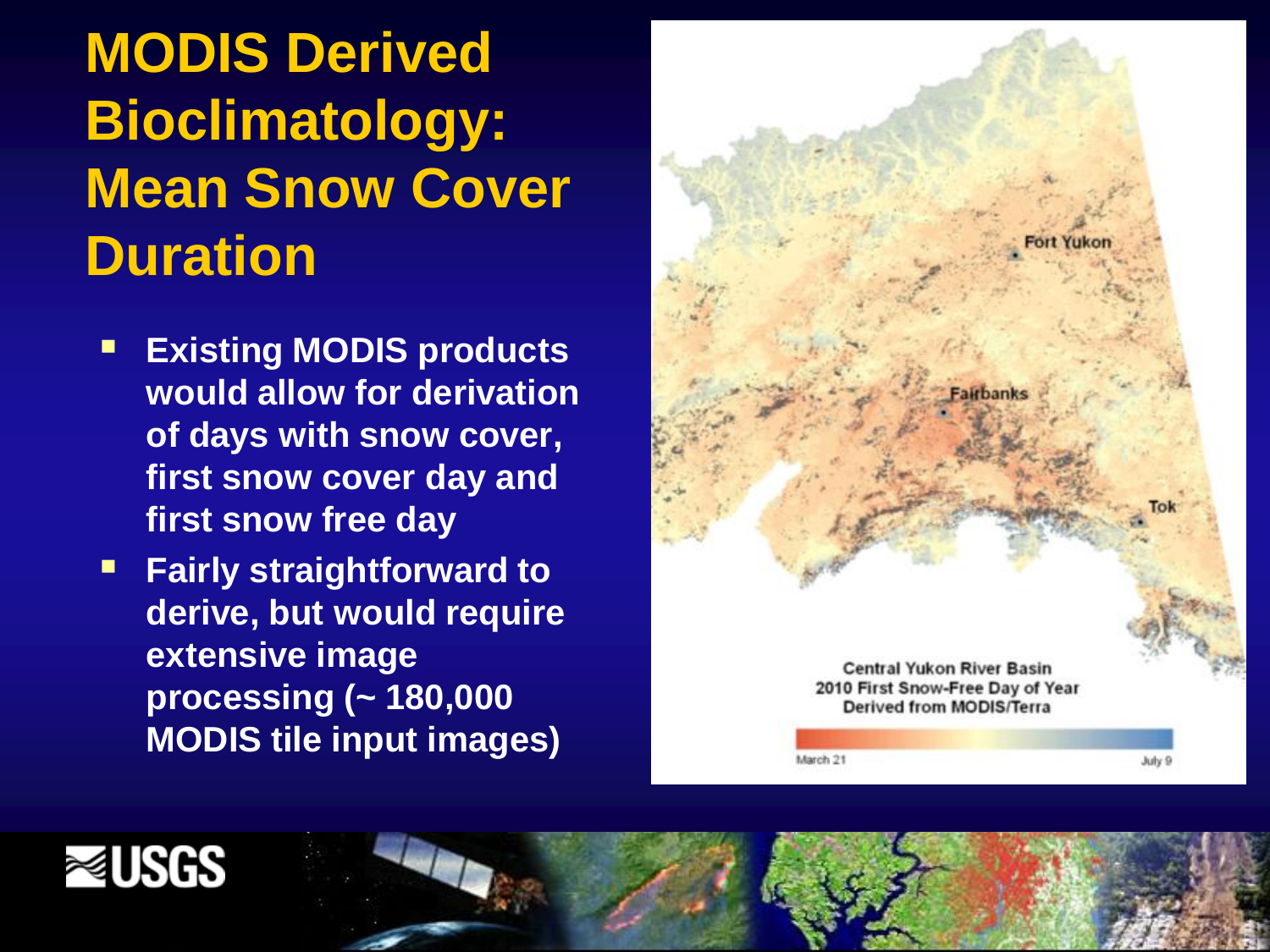# **MODIS Derived Bioclimatology: Mean Land Surface Temperature**

- **Existing MODIS products provide 8 day composites of land surface temperature**
- **Land surface temperature could be useful for inferring permafrost status and land cover characterisics**

![](_page_16_Picture_3.jpeg)

![](_page_16_Picture_4.jpeg)

![](_page_16_Picture_5.jpeg)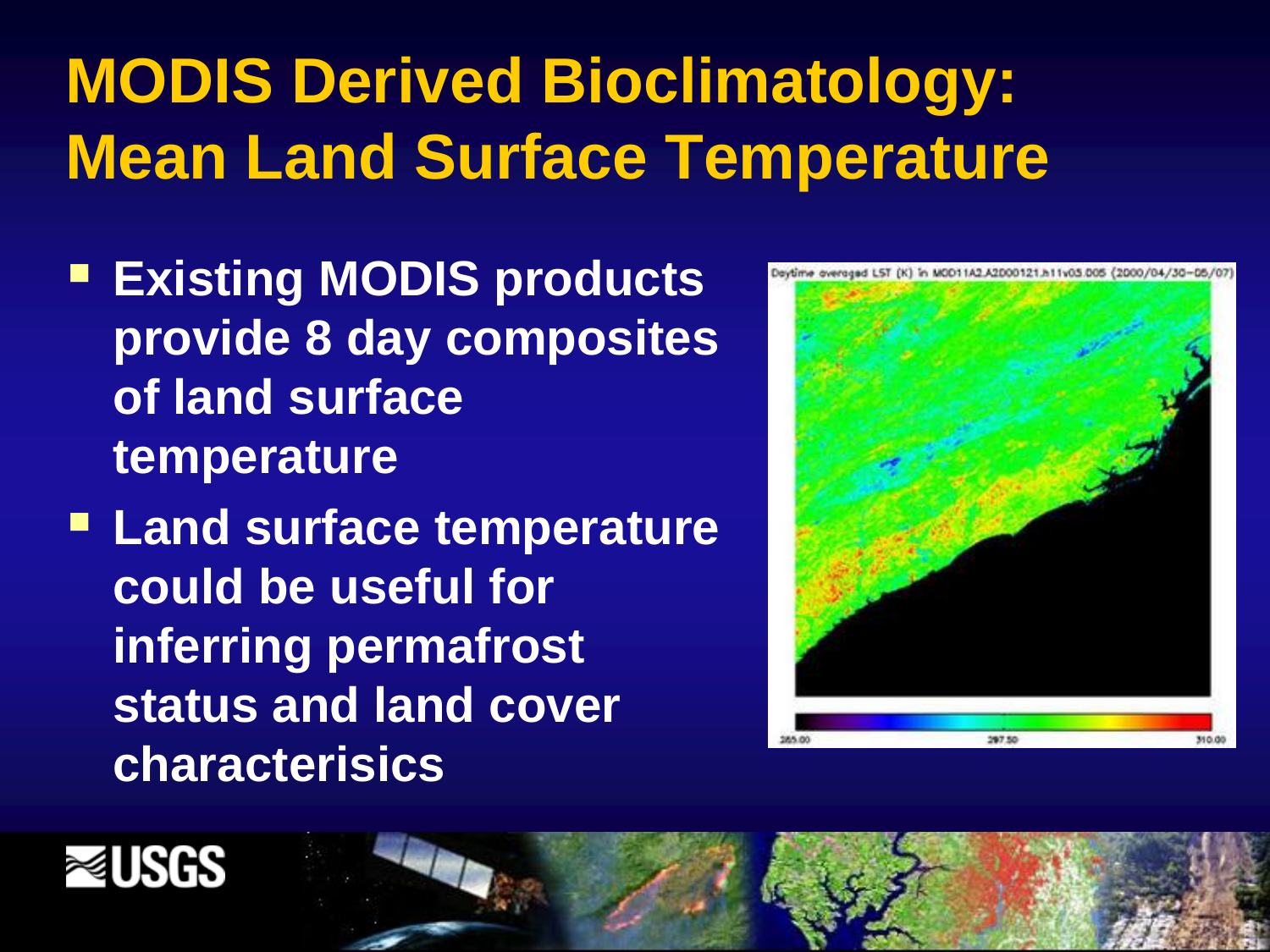# **MODIS Derived Bioclimatology: Phenology Metrics**

- **Phenological metrics can be derived from NDVI or similar indices**
- $\blacksquare$  **Metrics include: length of growing season, start of growing season, end of growing season, etc.**

![](_page_17_Figure_3.jpeg)

![](_page_17_Picture_4.jpeg)

![](_page_17_Picture_5.jpeg)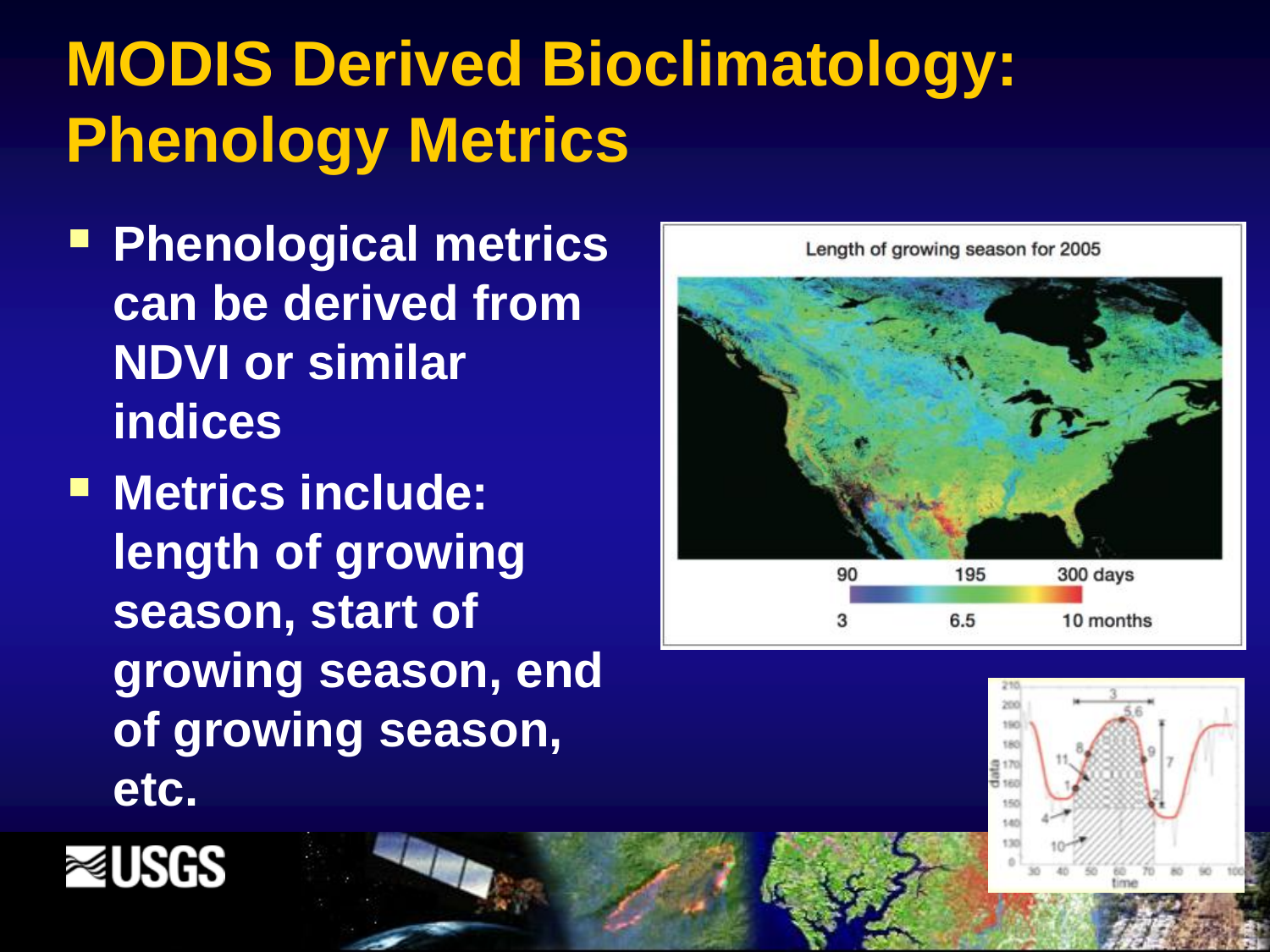**Beyond MODIS: Additional Remote Sensing Resources for CBVM Mapping**

- **Mappers will invariably be required to label polygons they are not familiar with**
- **For these cases, it may be beneficial to consult additional remote sensing imagery**
	- **Landsat: available from USGS GLOVIS, or from NASA's GeoCover global Landsat mosaic**
	- **QuickBird/IKONOS/GeoEye: some images available via Google Earth**
	- **Other sensors**

![](_page_18_Picture_6.jpeg)

![](_page_18_Picture_7.jpeg)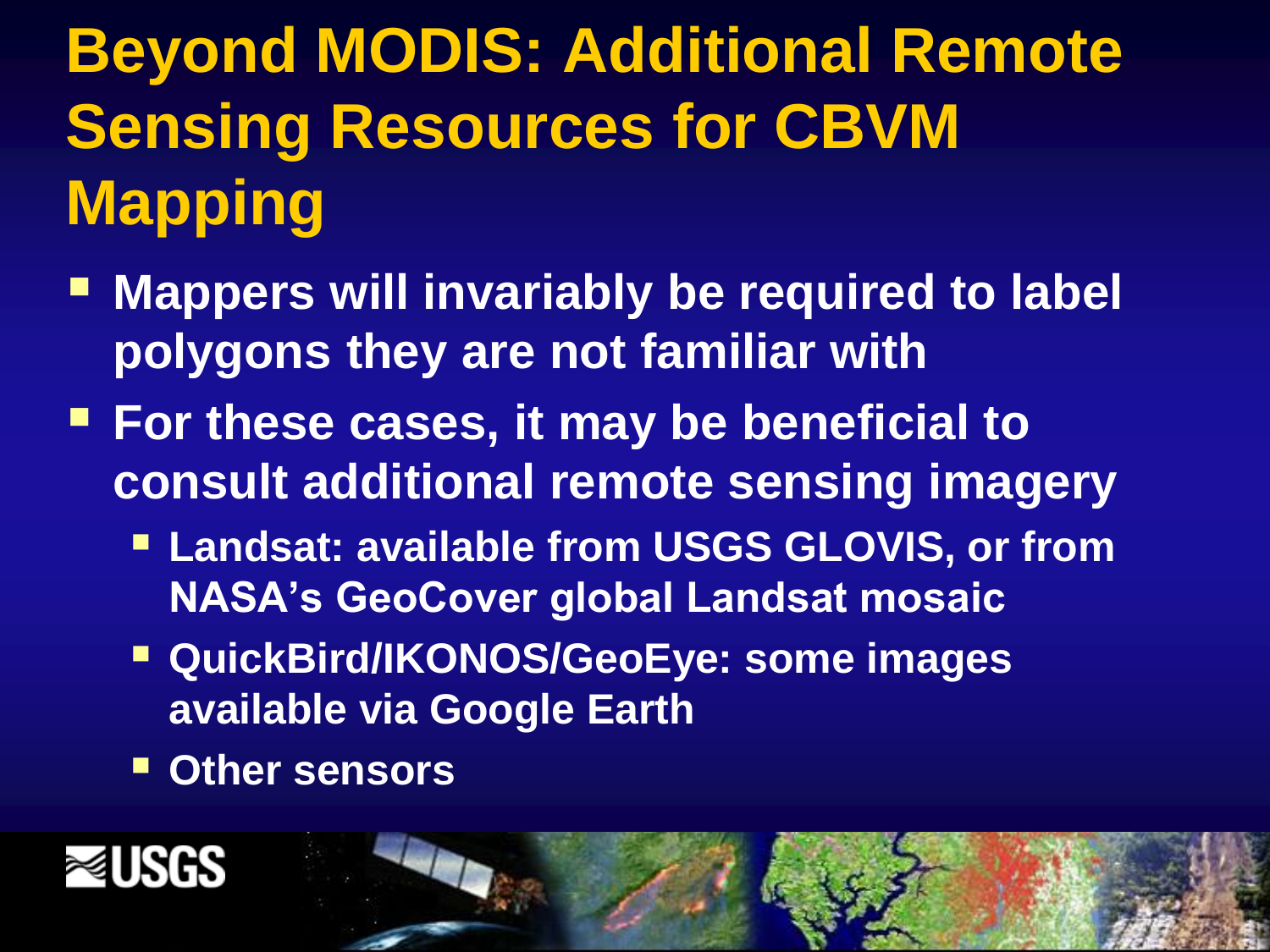### **Multi-Scale Imagery Resources**

![](_page_19_Picture_1.jpeg)

# **MODIS (250 m) → Landsat (30 m)**

![](_page_19_Picture_3.jpeg)

![](_page_19_Picture_4.jpeg)

![](_page_19_Picture_5.jpeg)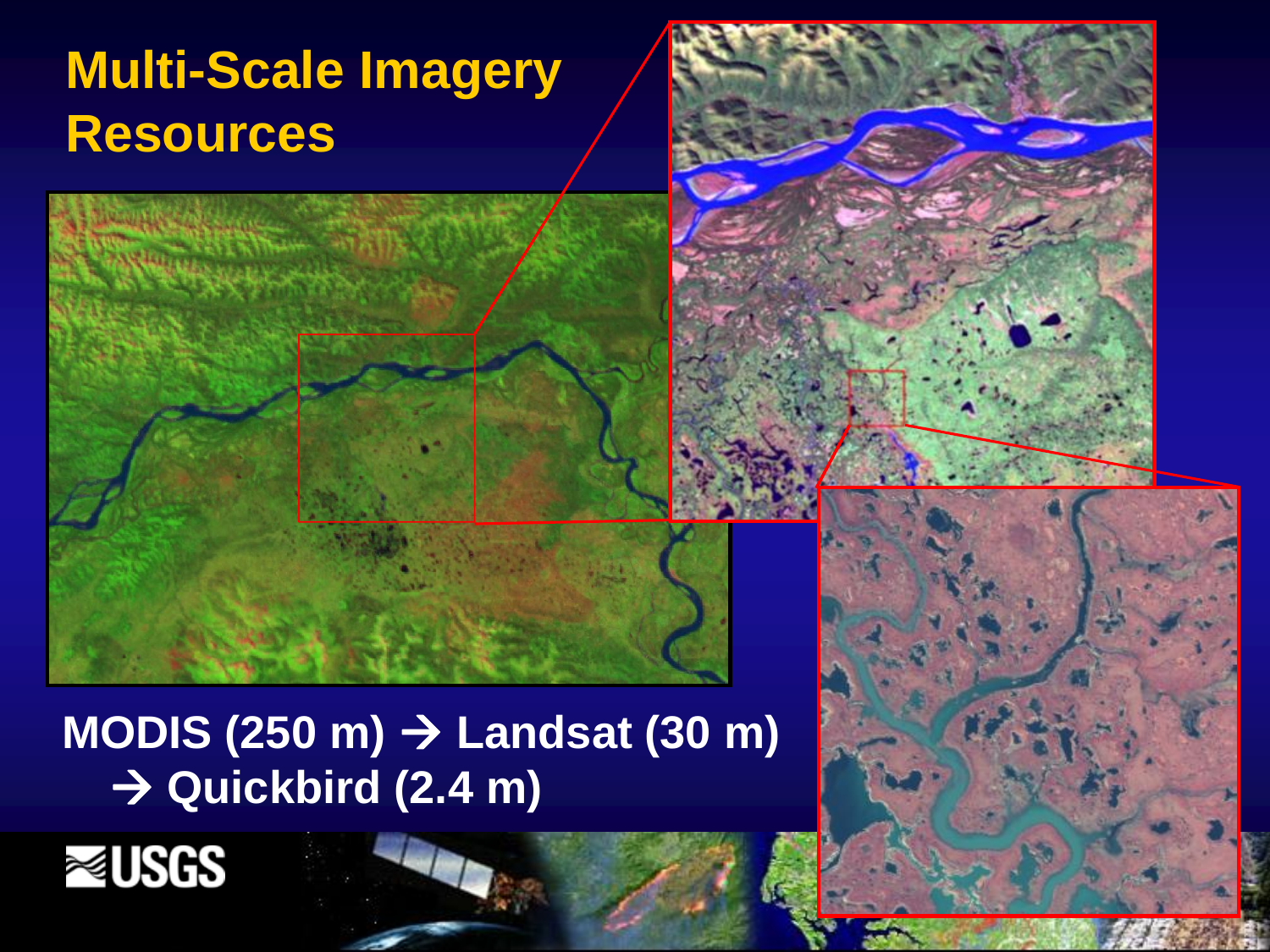### **Acknowledgements**

- **Alex Trishchenko, Candian Center for Remote Sensing, for providing the MODIS circumpolar arctic mosaics**
- **James Brandt, Natural Resources Canada, for providing boreal forest extent boundary for North America**
- **Example 2 Figure 1 Micolai Ermakov, Russian Academy of Sciences, for providing boreal forest extent boundary for Eurasia**

![](_page_20_Picture_4.jpeg)

![](_page_20_Picture_5.jpeg)